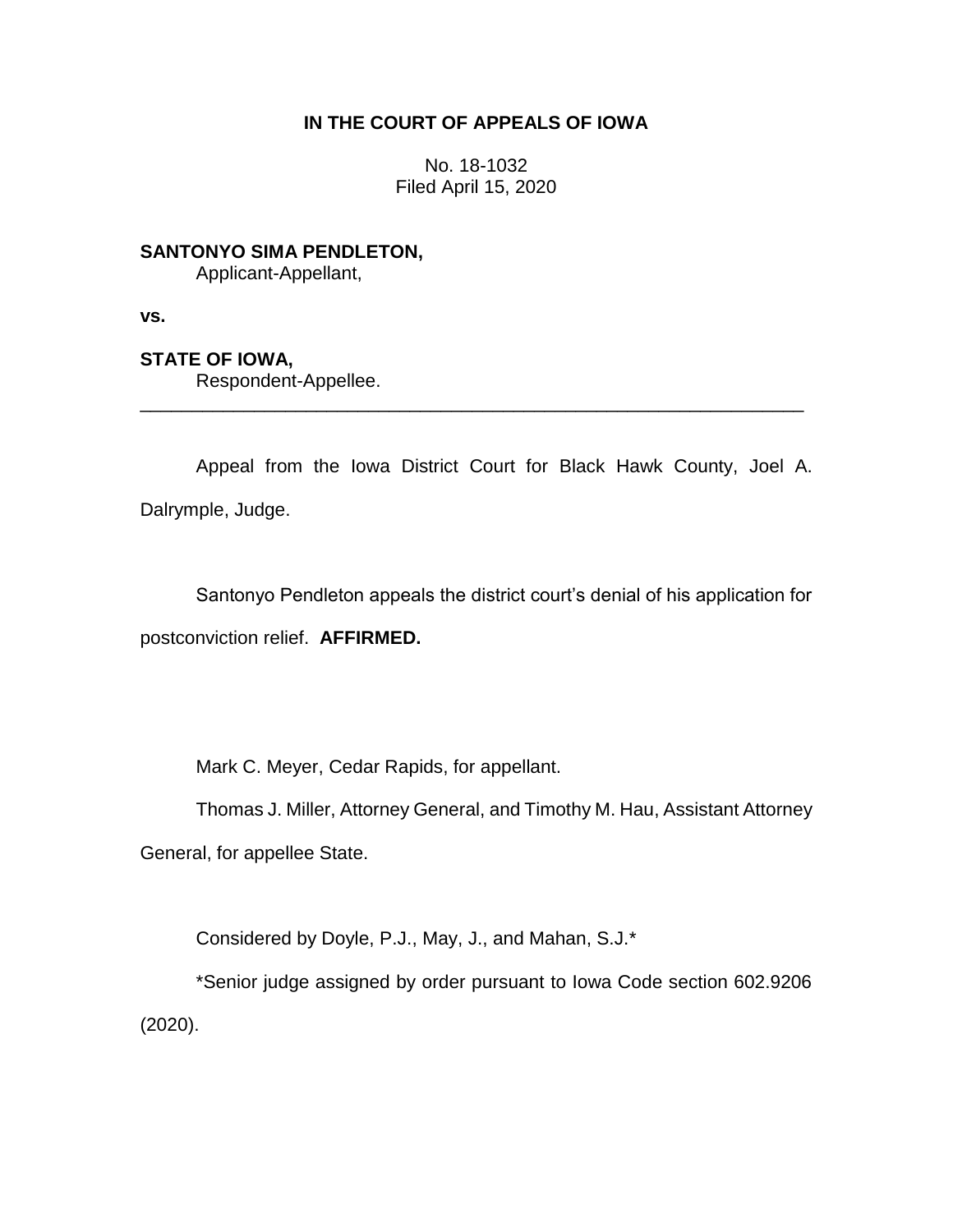### **MAHAN, Senior Judge.**

Santanyo Pendleton appeals the district court's denial of his application for postconviction relief following his 2015 convictions of sexual abuse in the third degree, raising claims of ineffective assistance of counsel and prosecutorial misconduct. Upon our review, we affirm the court's order denying Pendleton's application for postconviction relief.

### *I***.** *Background Facts and Proceedings*

In its opinion affirming Pendleton's conviction on direct appeal, this court

set forth the following facts:

On December 3, 2014, shortly before 2:00 a.m., Waterloo police officers responded to a 911 call regarding a nonresponsive woman at Pendleton's home. Although officers and medics attempted resuscitation, the woman never regained consciousness and was later pronounced dead. An autopsy indicated the woman died accidentally as a result of "acute mixed drug intoxication." At the time of the woman's death, she had a blood alcohol content of .344 and had methamphetamine in her system. The medical examiner opined that either the alcohol or the methamphetamine could have caused her death on its own but death likely resulted from the combined effect of the substances.

As part of the investigation immediately following the woman's death, officers took and searched Pendleton's cellular phones. Text messages on the phones corroborated Pendleton's claim that he and the woman had met to engage in a consensual sexual encounter. However, the officers recovered three videos from Pendleton's phones that were recorded in the early morning hours of December 3, one of which showed him digitally penetrating the woman while she appeared to be asleep or unconscious. . . .

. . . . In the main video, Pendleton records the woman naked and laying in a bed. Pendleton can be heard saying, "She's drunk as hell, tripping out." He moves her hair from her face, and the woman remains with her eyes shut; she does not respond. Thirtynine seconds into the video, the woman can be seen opening and closing her mouth. Less than thirty seconds later, Pendleton begins digitally penetrating the woman. She does not visibly respond, and Pendleton narrates, "She's drunk as hell; look at this shit." The entire video lasts one minute and thirty-five seconds, and the woman never opens her eyes or reacts to either Pendleton's actions or comments.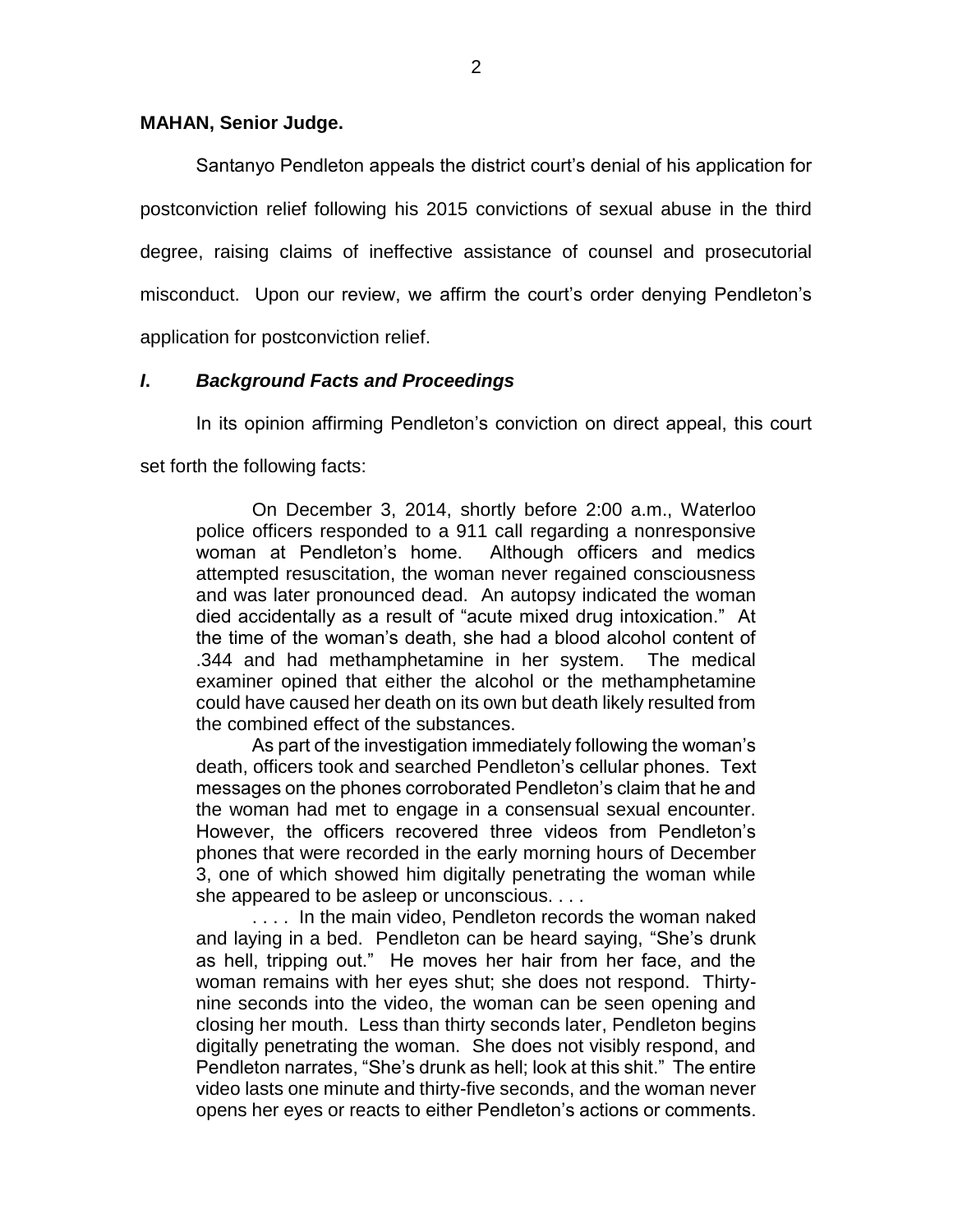*State v*. *Pendleton*, No. 15-1115, 2016 WL 4384653, at \*1 (Iowa Ct. App. Aug. 17, 2016).

The State charged Pendleton with sexual abuse in the third degree, in violation of Iowa Code section 709.4(1)(d) (2015) ("A person commits sexual abuse in the third degree when the person performs a sex act . . . [and t]he act is performed while the other person is mentally incapacitated, physically incapacitated, or physically helpless."). Following trial, the jury found Pendleton guilty as charged. Pendleton admitted he was an habitual offender. The district court sentenced him to a term of incarceration not to exceed fifteen years, with a three-year mandatory minimum.

This court affirmed Pendleton's conviction on direct appeal, rejecting his challenges to trial counsel's failure to request the jury be instructed on lesserincluded offenses and the limited purpose for which an interrogation video could be considered and trial counsel's failure to move for judgment of acquittal on the basis the State did not prove the decedent was still alive at the time of the sex act. *See id*. at \*3–4. The court determined, "Because the evidence of Pendleton's guilt is overwhelming, Pendleton is unable to establish how counsel's alleged failures affected the result of the proceeding." *Id*. at \*3.

Pendleton filed an application for postconviction relief (PCR), which was amended through counsel. Following trial, the court entered an order denying Pendleton's application. Pendleton appealed. Facts specific to his claims on appeal will be set forth below.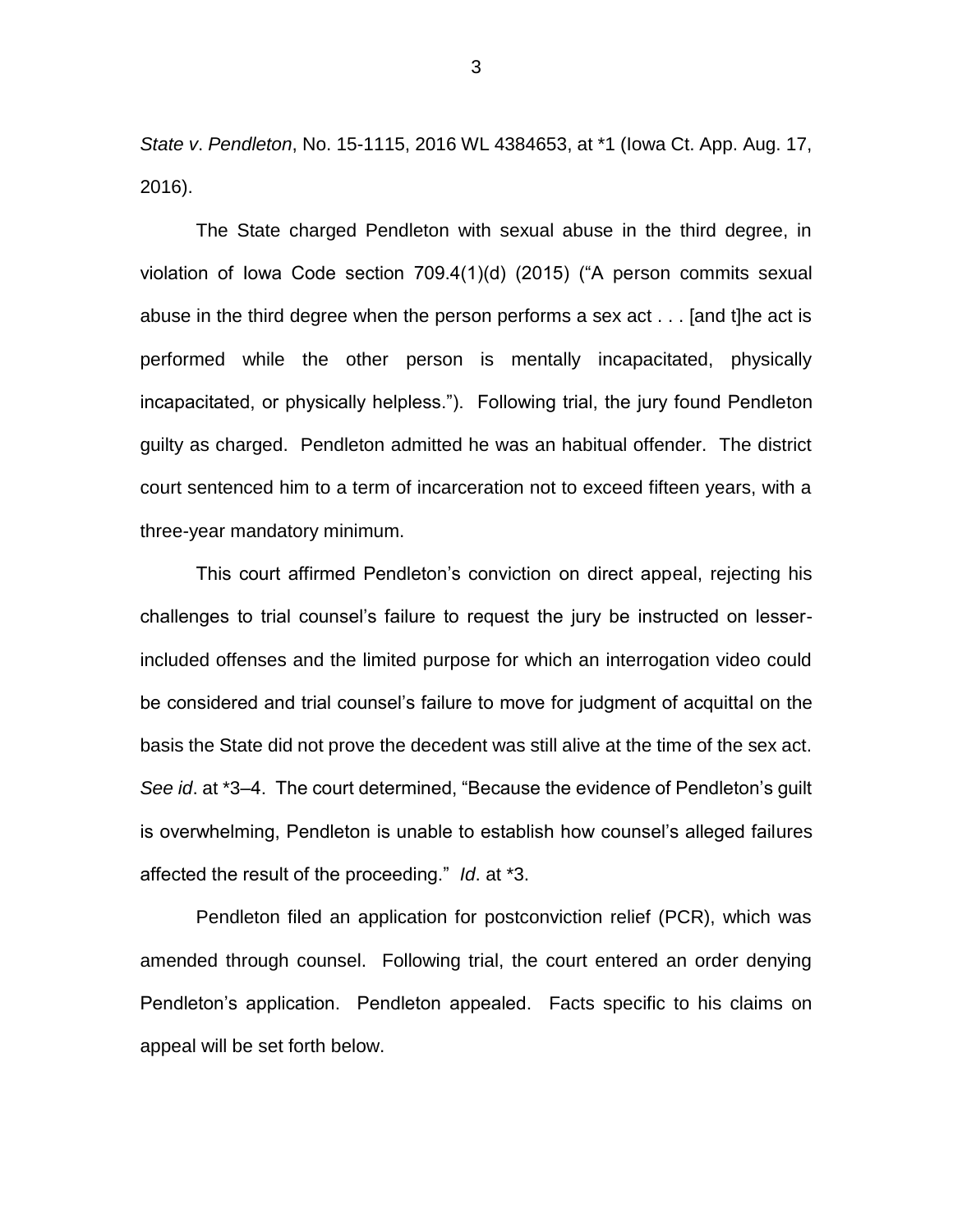### *II***.** *Standards of Review*

"Generally, an appeal from a denial of an application for postconviction relief is reviewed for correction of errors at law." *Nguyen v*. *State*, 878 N.W.2d 744, 750 (Iowa 2016) (citation omitted). However, "ineffective-assistance-of-counsel claims are reviewed de novo." *Id*.

#### *III***.** *Ineffective Assistance of Counsel*

Pendleton contends his trial counsel was ineffective in failing to call his sister, Jalila, to testify at trial and PCR counsel was ineffective in failing to argue Jalila's "testimony could have advanced the consent theory of the defense that was presented and a no-knowledge theory that should have been presented." To prevail on a claim of ineffective assistance of counsel, Pendleton must show "(1) counsel failed to perform an essential duty; and (2) prejudice resulted." *State v*. *Maxwell*, 743 N.W.2d 185, 195 (Iowa 2008) (citing *Strickland v*. *Washington*, 466 U.S. 668, 687 (1984)). "[C]ounsel has no duty to raise an issue that has no merit." *State v*. *Dudley*, 766 N.W.2d 606, 620 (Iowa 2009). A claim of ineffective assistance of counsel fails if either element is lacking. *See State v*. *Clay*, 824 N.W.2d 488, 495 (Iowa 2012).

Jalila testified at the PCR trial. She stated she was at Pendleton's home when the woman arrived on the night of the incident. Jalila testified the woman "just looked a little bit, like, off I would say. Like she wasn't—like she was there but she wasn't." According to Jalila, Pendleton and the woman walked to the store for drinks and when they got back, they appeared to be getting along; "They were laughing and giggling." Jalila stated Pendleton and the woman went into a bedroom; the door was halfway open, and Jalila could hear them playing music,

4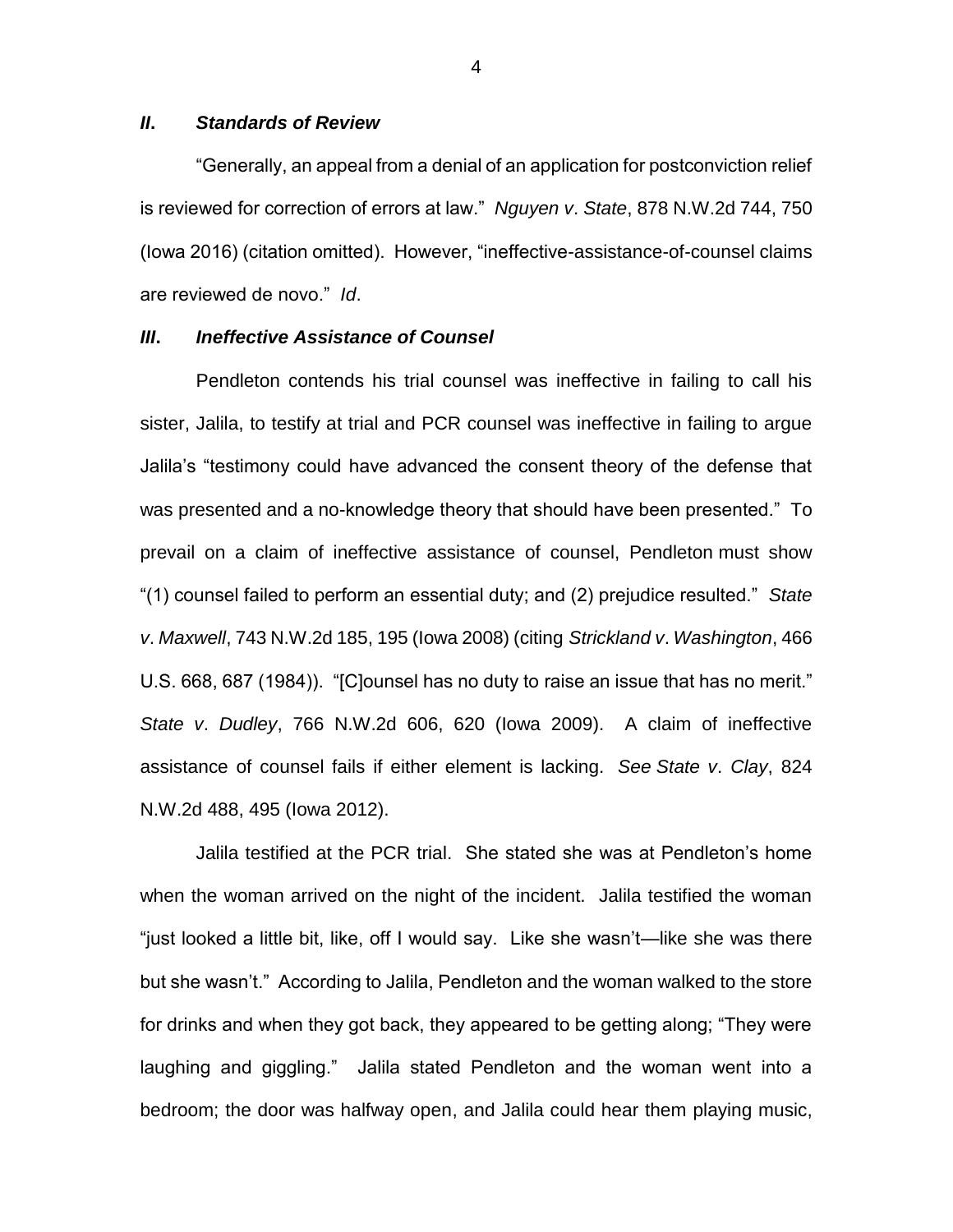talking, "taking pictures," and engaging in sexual activity. Later, Pendleton asked Jalila for help because he thought the woman was "dead." Jalila stated that Pendleton's attorney, Nichole Watt, "talked to me about what [she] saw" and told her that she "might" be called as a witness. Jalila also completed a written statement about what she had seen, which she provided to Attorney Watt.

Attorney Watt also testified at the PCR trial. She explained the defense theory as follows:

My defense in this case was if the girl—if the woman had not died and she were alive to come and testify, would she have cared that this happened to her. Would she have still claimed that she didn't consent to it in some way since they had already had sex twice. I mean, would she have been happy to have this done to her if it had woken her up.

Attorney Watt also stated, "I did [also] try to argue that she wasn't incapacitated, but she was definitely snoring [in the video]." Attorney Watt explained that she "wrote out questions for all potential witnesses in this case." She stated she talked to Jalila and Pendleton's mother, but "we decided that there also was no need for their testimony because it really had nothing to do with our defense. It was things that they would have seen, but they didn't add anything to our case." Attorney Watt testified her decision not to call Jalila to testify was a "tactical decision." *Cf*. *Ledezma v. State*, 626 N.W.2d 134, 143 (Iowa 2001) (noting "strategic decisions made after 'thorough investigation of law and facts relevant to plausible options are virtually unchallengeable'" (quoting *Strickland*, 466 U.S. at 690–91)).

The PCR court observed that Attorney Watt argued the act was consensual. The PCR court rejected Pendleton's claim with regard to Jalila's testimony as a tactical decision by counsel, further finding, "Her testimony per the affidavit added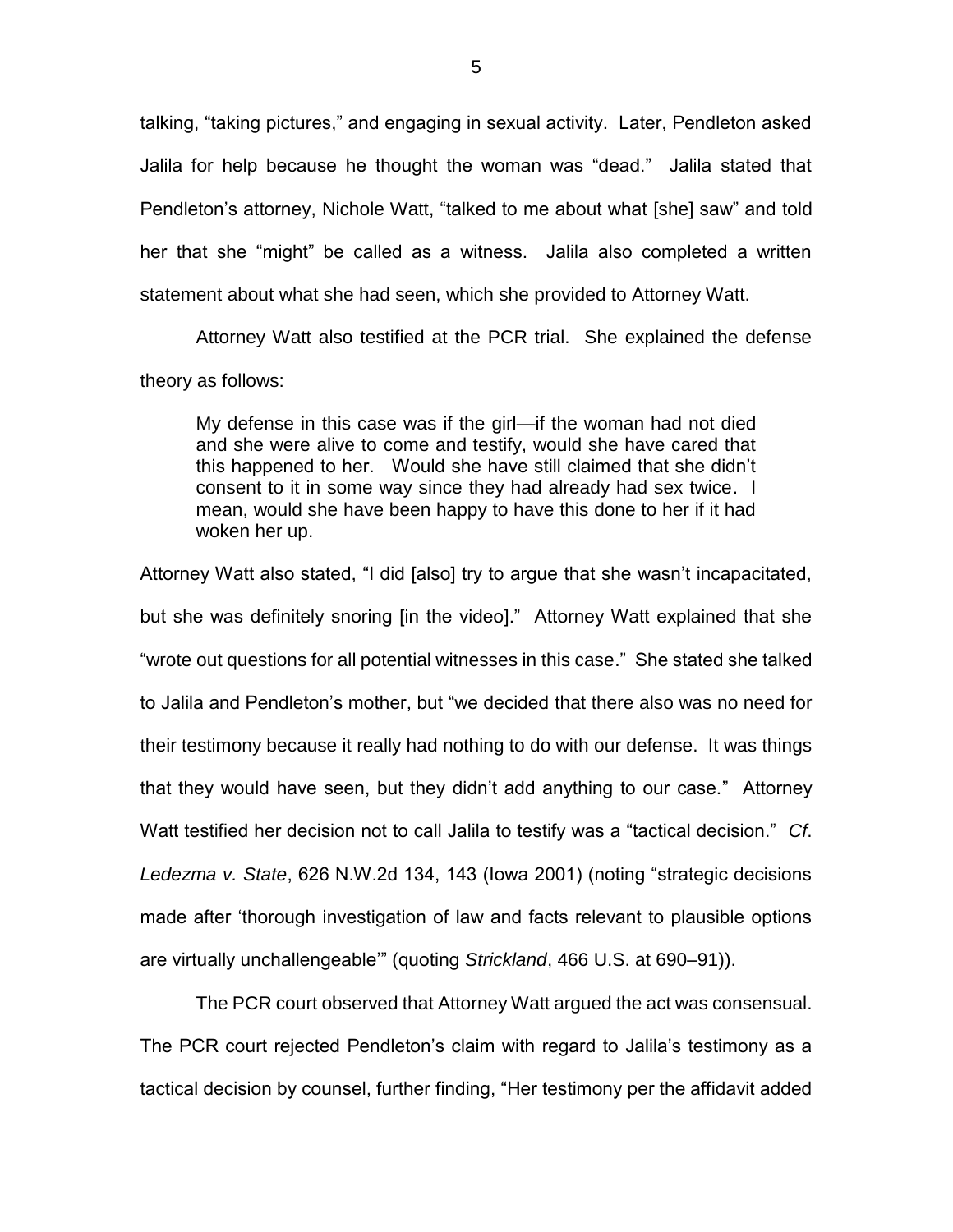no facts not already contained in the trial record." We agree and further conclude that Pendleton is unable to establish *Strickland* prejudice. The video from Pendleton's phone clearly shows the woman naked and snoring, while Pendleton stated "she drunk as hell, trippin' out," "she ready for this dick," "she drunk as hell, look at this" as he penetrated her vagina with his fingers. While Pendleton claimed he was "joking" and "just playing around,"<sup>1</sup> the video speaks for itself and dispels any question that Pendleton was not aware the woman was incapacitated or that she consented to the sexual acts. Considering the overwhelming evidence of Pendleton's guilt, there is no reasonable probability of a different result had Jalila been called to testify. *Cf. State v. Walker*, 935 N.W.2d 874, 881 (Iowa 2019) (holding defendant did not establish *Strickland* prejudice where there was overwhelming evidence of guilt and the challenged testimony was merely cumulative). We affirm on this issue.

#### *IV. Prosecutorial Misconduct*

 $\overline{a}$ 

Pendleton raises a claim of prosecutorial misconduct relating to the prosecutor's closing argument, arguing the prosecutor "misrepresented" the statements of a physician and defense counsel during trial. Pendleton acknowledges "this issue was not raised in district court proceedings or on appeal." Pendleton also makes a fleeting reference to PCR counsel's failure to raise the issue. Because this claim was not raised before or decided by the PCR court, it is unpreserved for our review, and we decline to address it. *See Lincoln v. State*,

<sup>&</sup>lt;sup>1</sup> We observe the PCR court described Pendleton's credibility at the PCR trial as "laughable," and the court further stated, "Pendleton's claim he was looking for cigarettes when the video clearly shows him digitally penetrating [the woman] was a blatant disregard for the truth."